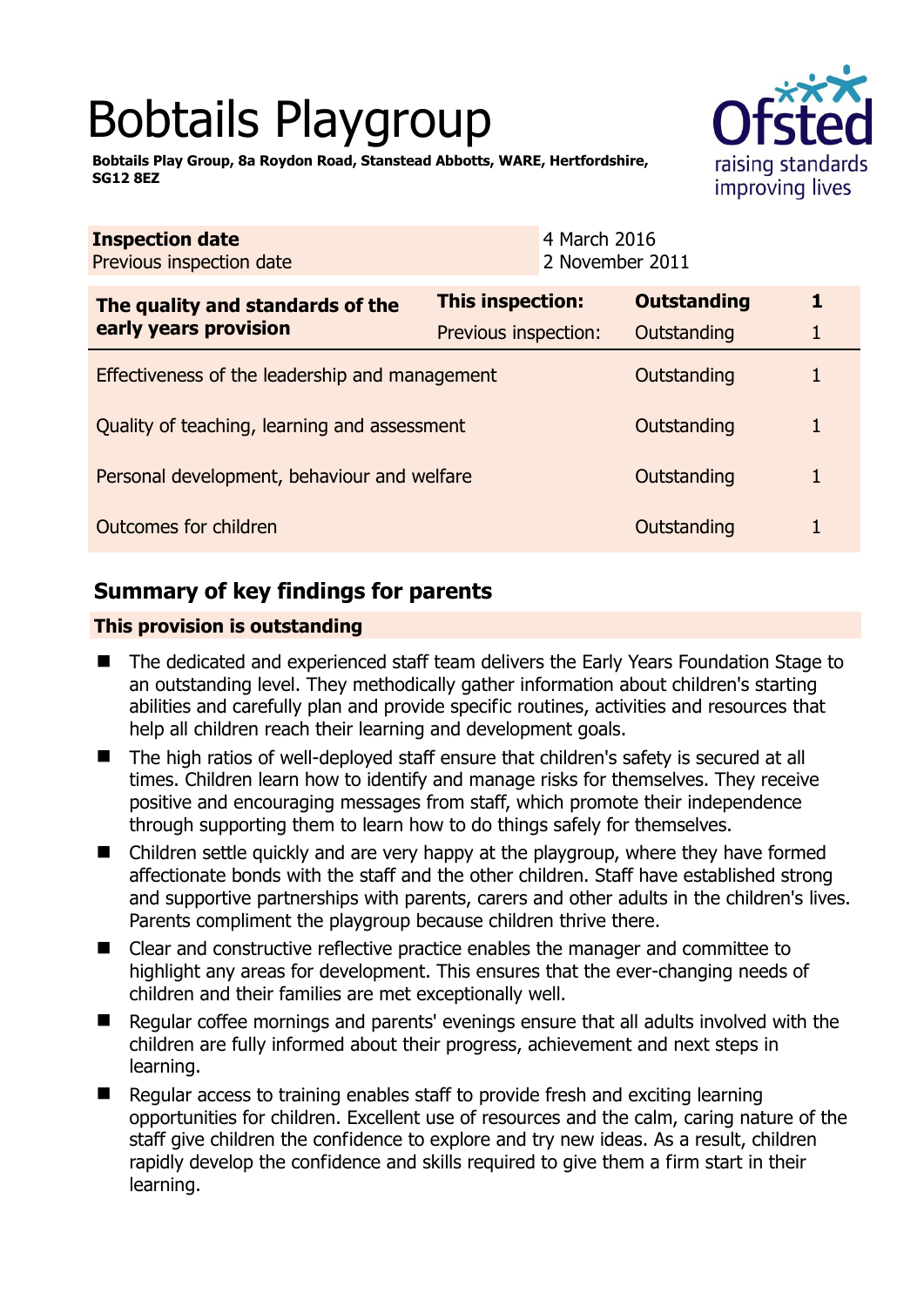## **What the setting needs to do to improve further**

#### **To further improve the quality of the early years provision the provider should:**

■ enhance the monitoring of children's progress and further involve parents and carers in extending children's learning at home.

## **Inspection activities**

- The inspector observed teaching and the impact this has on children's learning both indoors and outside.
- The inspector spoke to members of staff and children at appropriate times throughout the inspection.
- The inspector held a meeting with the playgroup manager and the chair of the committee.
- The inspector took into account the views of parents spoken to on the day of the inspection.
- The inspector looked at a selection of children's records, planning documentation, evidence of the suitability of staff and a selection of other documentation, including policies and procedures.

#### **Inspector**

Susan Parker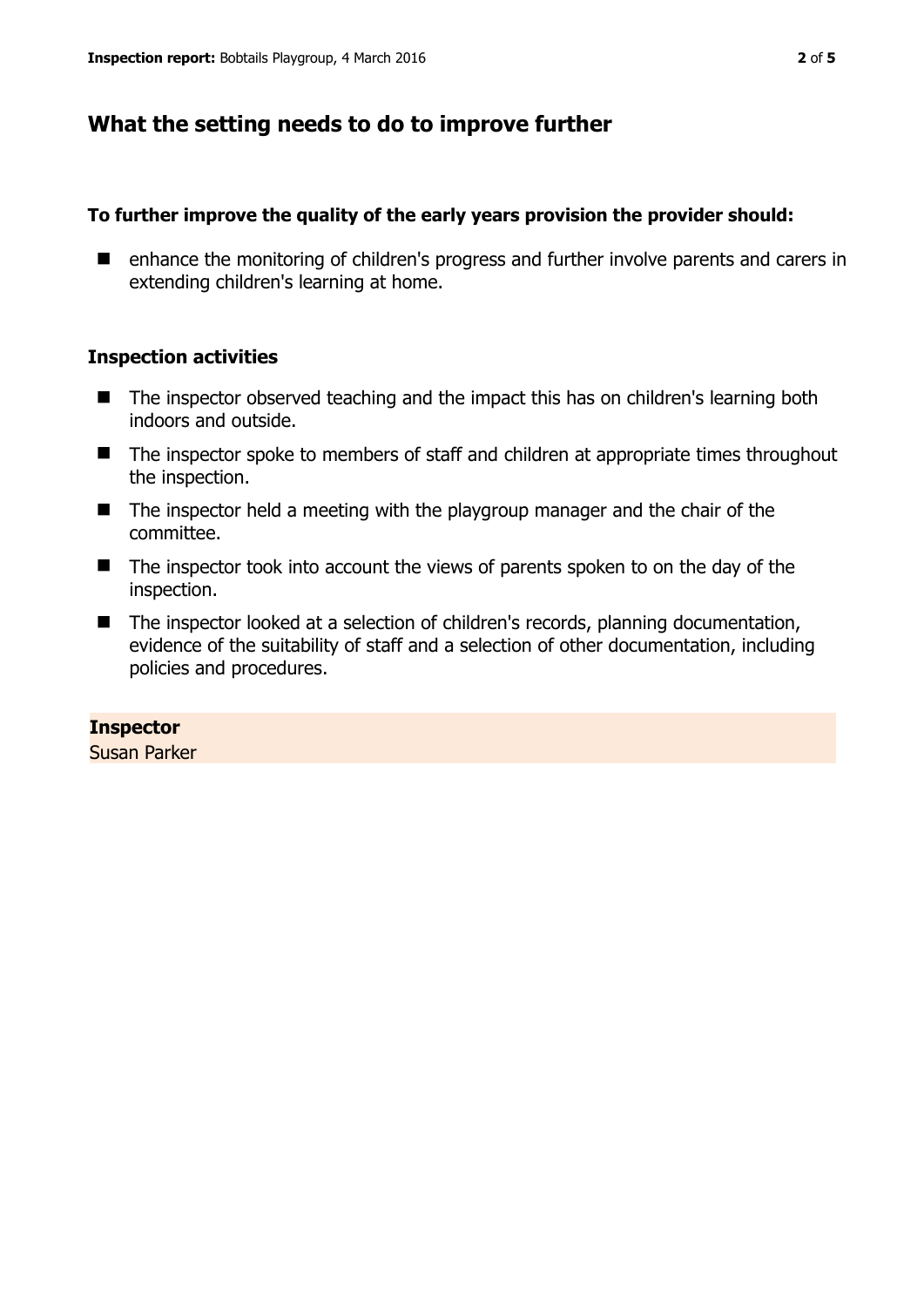## **Inspection findings**

#### **Effectiveness of the leadership and management is outstanding**

The experienced and dynamic leadership team, comprising of the committee, manager and staff, delivers excellent early years teaching and care. Meticulous evaluation and monitoring of staff practice ensures that teaching is highly effective. Staff actively seek the views of parents, carers, children and other agencies, which ensures that they provide specific individual support. For example, children who find the bustle of the start of the playgroup session overwhelming may arrive a little earlier and enter through a separate entrance. The arrangements for safeguarding are effective. Children feel safe and confident. They are listened to and their thoughts and feelings are valued.

## **Quality of teaching, learning and assessment is outstanding**

The exceptional teaching enhances every child's progress. For example, all children show rapid advances in their prime areas of communication, physical, personal, social and emotional development. Accurate assessments and well-used observations enable children to benefit from the provision of specific activities and individually tailored resources and routines. Information about children's progress at home is gained but not used as effectively as the information gathered while the children are in the playgroup. Children are confident and curious. Staff use very good questioning, which encourages the children to think, make decisions and learn from their experiences.

#### **Personal development, behaviour and welfare are outstanding**

Children are keen and eager learners. They show pride in their achievements and staff praise their efforts. Children are happy, confident and independent. Staff are highly accomplished in developing secure emotional attachments with the children. Children are motivated to try new experiences and are encouraged to be curious about the world around them. Staff place high importance on behaviour. They are excellent role models and children are showing an exemplary understanding of their expectations. Children show a deep respect for each other in sharing resources and taking turns. Care practices are very effective. Children take part in both indoor and outdoor activities, which are equally exciting. Children's physical well-being is promoted well through regular physical activities, fresh air and exercise. They display an impressive level of self-help skills. Children as young as two years of age, independently wipe their own noses, dispose of the tissues and wash their hands. They also understand how to help themselves when they are hurt. For example, children cheerfully hold a small ice pack on their bump. Staff are very sensitive to children's needs. They chat to them about what happened, how they are feeling, and what they would do differently next time. This promotes trust and reassurance for the children.

## **Outcomes for children are outstanding**

Children, including those whose starting points are below expectations for their age, are making outstanding progress. Children's access to activities and resources has increased their familiarity and understanding of the world around them. They benefit from an outstanding choice of imaginative and varied hands-on experiences. Children display excellent skills which enhance their readiness for the next stage in their learning.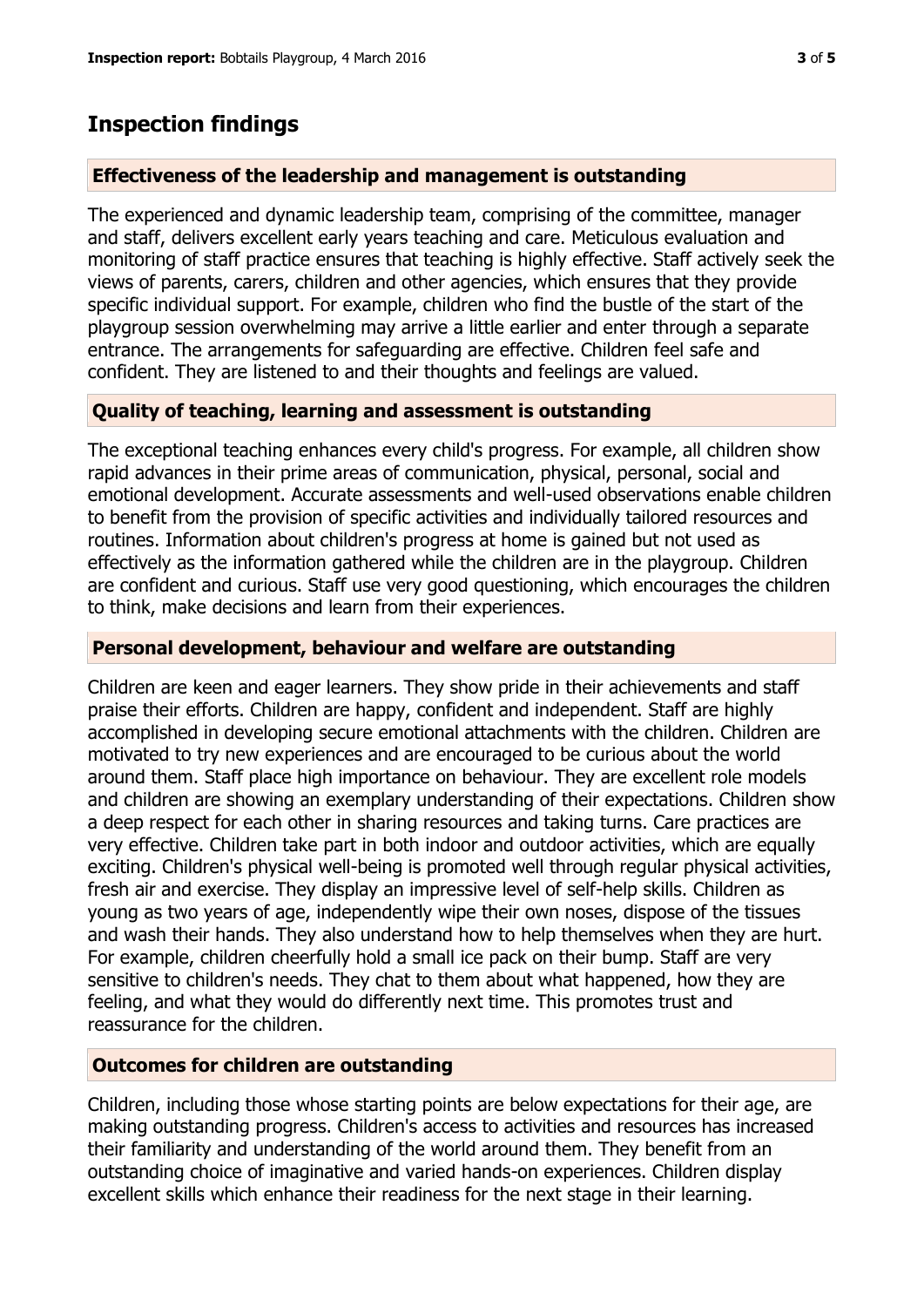## **Setting details**

| Unique reference number       | EY418533                                               |  |
|-------------------------------|--------------------------------------------------------|--|
| <b>Local authority</b>        | <b>Hertfordshire</b>                                   |  |
| <b>Inspection number</b>      | 850081                                                 |  |
| <b>Type of provision</b>      | Sessional provision                                    |  |
| Day care type                 | Childcare - Non-Domestic                               |  |
| <b>Registers</b>              | Early Years Register, Compulsory Childcare<br>Register |  |
| Age range of children         | $2 - 3$                                                |  |
| <b>Total number of places</b> | 30                                                     |  |
| Number of children on roll    | 40                                                     |  |
| <b>Name of provider</b>       | <b>Bobtails Playgroup Committee</b>                    |  |
| Date of previous inspection   | 2 November 2011                                        |  |
| <b>Telephone number</b>       | 01920871273                                            |  |

Bobtails Playgroup was registered in 2010. The playgroup employs eight members of childcare staff. Of these, five hold appropriate early years qualifications at level 3, including one with a foundation degree. The playgroup opens from Monday to Friday during the school term times. Sessions are from 9am until 12 noon. The playgroup provides funded early education for two- and three-year-old children.

This inspection was carried out by Ofsted under sections 49 and 50 of the Childcare Act 2006 on the quality and standards of provision that is registered on the Early Years Register. The registered person must ensure that this provision complies with the statutory framework for children's learning, development and care, known as the Early Years Foundation Stage.

Any complaints about the inspection or the report should be made following the procedures set out in the guidance 'Complaints procedure: raising concerns and making complaints about Ofsted', which is available from Ofsted's website: www.gov.uk/government/organisations/ofsted. If you would like Ofsted to send you a copy of the guidance, please telephone 0300 123 4234, or email enquiries@ofsted.gov.uk.